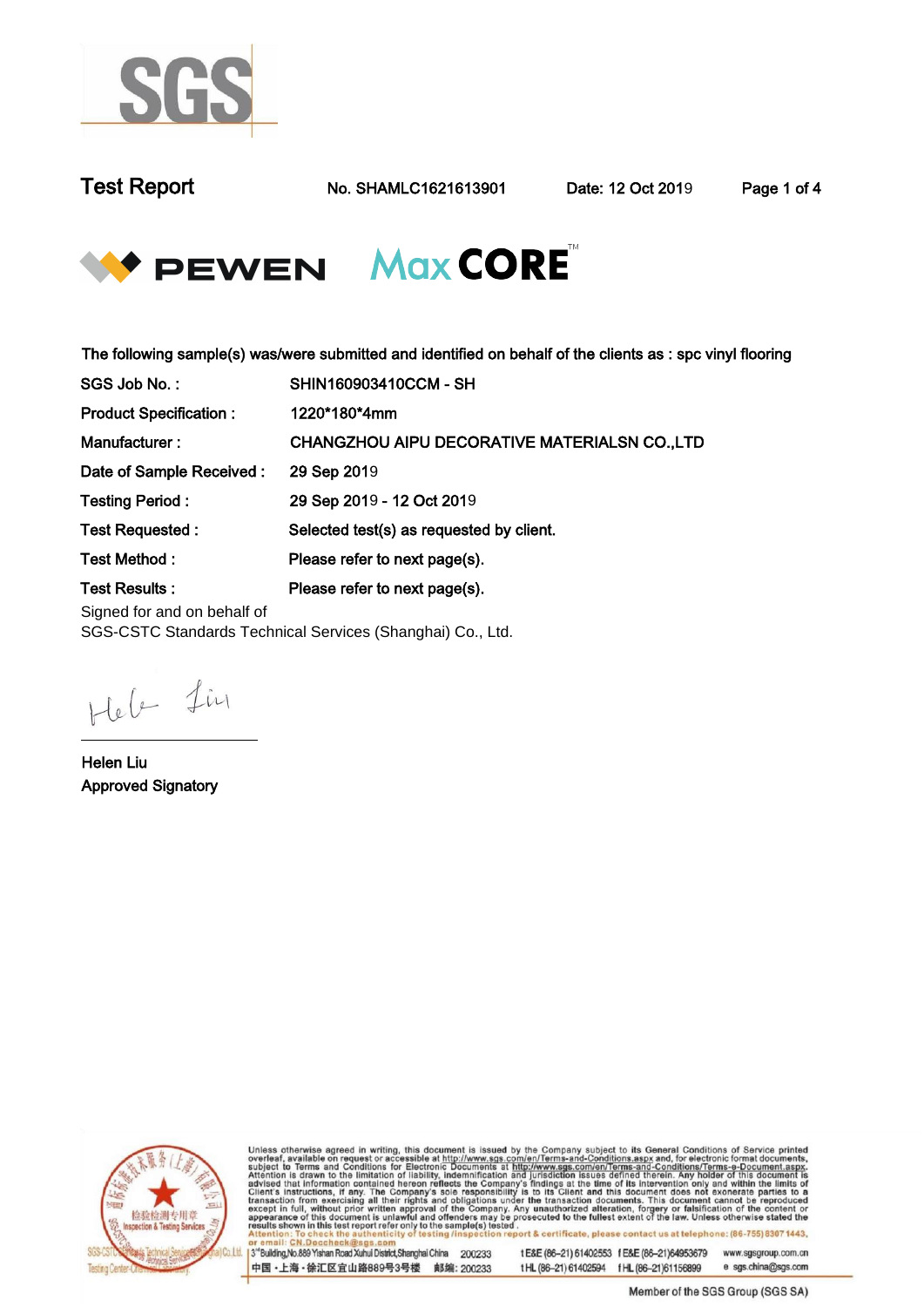

Test Results :.

Test Part Description :.

| Specimen No.    | SGS Sample ID    | <b>Description</b>          |
|-----------------|------------------|-----------------------------|
| SN <sub>1</sub> | SHA16-216139.001 | Light gray with brown fioor |

Remarks :

- $(1)$  1 mg/kg = 0.0001%
- (2) MDL = Method Detection Limit.
- (3)  $ND = Not$  Detected ( < MDL)
- $(4)$  "-" = Not Regulated

## RoHS Directive 2011/65/EU.

Test Method : (1) With reference to IEC 62321-5:2013, determination of Cadmium by ICP-OES.

| Test Item(s)            | CAS NO. | Unit | MDL   | 001<br><u>in the community of the community of the community of the community of the community of the community of the community of the community of the community of the community of the community of the community of the community </u> |
|-------------------------|---------|------|-------|---------------------------------------------------------------------------------------------------------------------------------------------------------------------------------------------------------------------------------------------|
| Dibutyl Phthalate (DBP) | 84-74-2 | %    | 0.003 | <b>ND</b>                                                                                                                                                                                                                                   |



Unless otherwise agreed in writing, this document is issued by the Company subject to its General Conditions of Service printed<br>overleaf, available on request or accessible at http://www.sgs.com/en/Terms-and-Conditions.asp 3<sup>14</sup>Building, No.889 Yishan Road Xuhui District, Shanghai China 200233 t E&E (86-21) 61402553 f E&E (86-21)64953679 www.sgsgroup.com.cn

中国·上海·徐汇区宜山路889号3号楼 邮编: 200233 tHL (86-21) 61402594 fHL (86-21) 61156899

Member of the SGS Group (SGS SA)

e sgs.china@sgs.com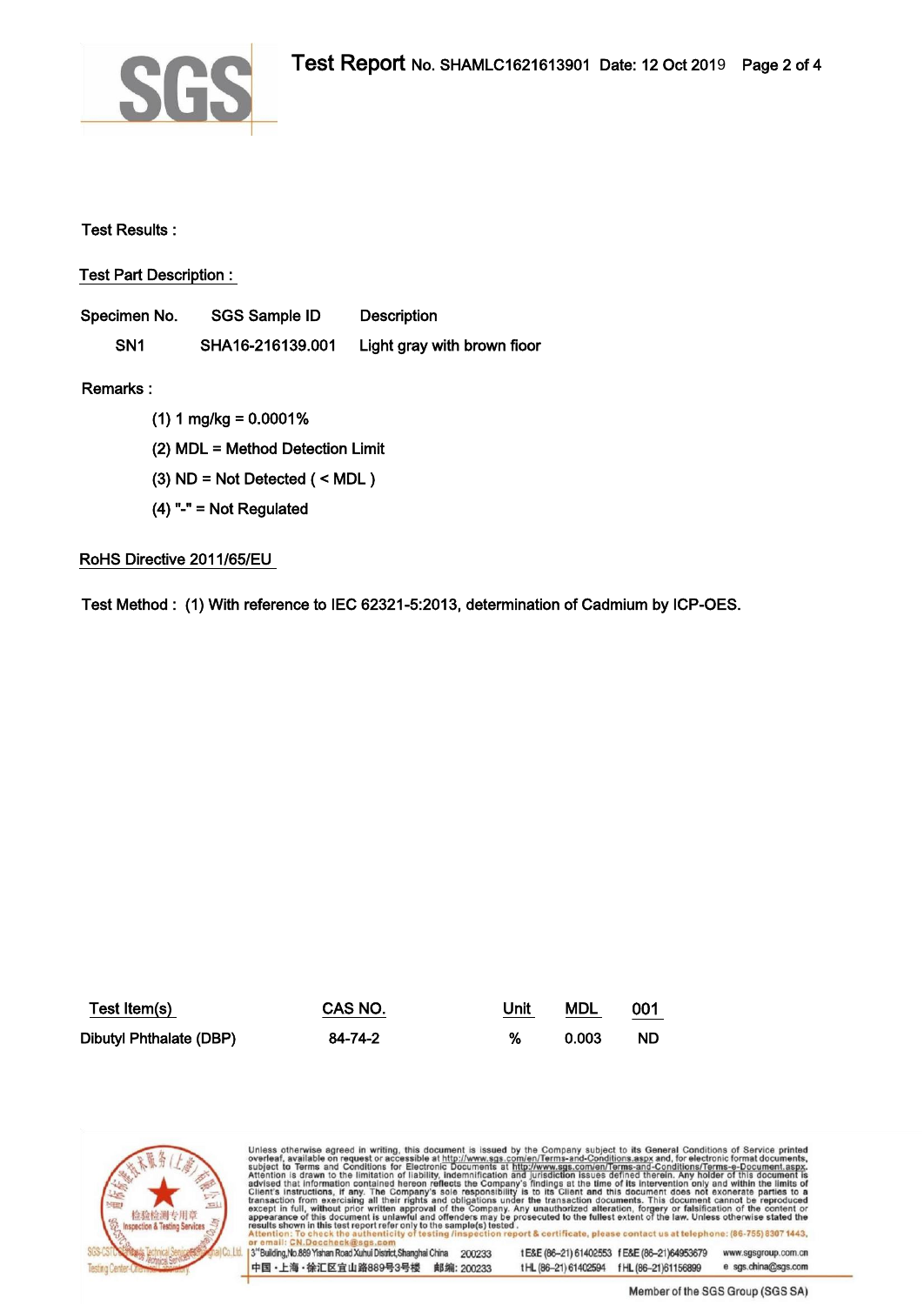

| <b>Benzylbutyl Phthalate (BBP)</b> | 85-68-7 |                                                 | %                                 | 0.003          |           | ND (2) With reference to IEC                                                  |
|------------------------------------|---------|-------------------------------------------------|-----------------------------------|----------------|-----------|-------------------------------------------------------------------------------|
|                                    |         | 62321-5:2013, determination of Lead by ICP-OES. |                                   |                |           |                                                                               |
|                                    |         |                                                 |                                   |                |           | (3) With reference to IEC 62321-4:2013, determination of Mercury by ICP-OES.  |
|                                    |         |                                                 |                                   |                |           | (4) With reference to IEC 62321:2008, determination of Hexavalent Chromium by |
|                                    |         |                                                 | Colorimetric Method using UV-Vis. |                |           |                                                                               |
| Test Item(s)                       |         | Limit                                           | Unit                              | <b>MDL</b>     | 001       |                                                                               |
| Cadmium (Cd)                       |         | 100                                             | mg/kg                             | $\overline{2}$ | <b>ND</b> |                                                                               |
| Lead (Pb)                          |         | 1000                                            | mg/kg                             | $\mathbf{2}$   | <b>ND</b> |                                                                               |
| Mercury (Hg)                       |         | 1000                                            | mg/kg                             | $\mathbf{2}$   | <b>ND</b> |                                                                               |
| Hexavalent Chromium (Cr(VI))       |         | 1000                                            | mg/kg                             | 2              | <b>ND</b> |                                                                               |

Notes :

(1) The maximum permissible limit is quoted from directive 2011/65/EU, Annex II.

## **Phthalates**

Test Method : With reference to EN 14372:2004, analysis was performed by GC-MS.

| Test Item(s)                 | CAS NO.     | Unit | <b>MDL</b> | 001       |
|------------------------------|-------------|------|------------|-----------|
| Bis-(2-ethylhexyl) Phthalate | 117-81-7    | %    | 0.003      | <b>ND</b> |
| (DEHP)                       |             |      |            |           |
| Diisononyl Phthalate (DINP)  | 28553-12-0  | %    | 0.01       | <b>ND</b> |
|                              | /68515-48-0 |      |            |           |
| Di-n-octyl Phthalate (DNOP)  | 117-84-0    | ℅    | 0.003      | <b>ND</b> |
|                              | 26761-40-0  |      | 0.01       | <b>ND</b> |
| Diisodecyl Phthalate (DIDP)  | /68515-49-1 | %    |            |           |

Notes :

(1) DBP,BBP,DEHP Reference information: Entry 51 of Regulation (EC) No 552/2009 amending Annex XVII of REACH Regulation (EC) No 1907/2006 (previously restricted under Directive 2005/84/EC): i) Shall not be used as substances or in mixtures, in concentrations greater than 0,1 % by weight of the plasticised material, in toys and childcare articles.



Unless otherwise agreed in writing, this document is issued by the Company subject to its General Conditions of Service printed overleaf, available on request or accessible at http://www.sgs.com/en/Terms-and-Conditions.as on report & certificate, please contact us at telephone: (86-755) 8307 1443,

3<sup>14</sup>Building, No.889 Yishan Road Xuhui District, Shanghai China 200233 中国·上海·徐汇区宜山路889号3号楼 邮编: 200233

tE&E (86-21) 61402553 fE&E (86-21)64953679 www.sgsgroup.com.cn t HL (86-21) 61402594 f HL (86-21) 61156899 e sgs.china@sgs.com